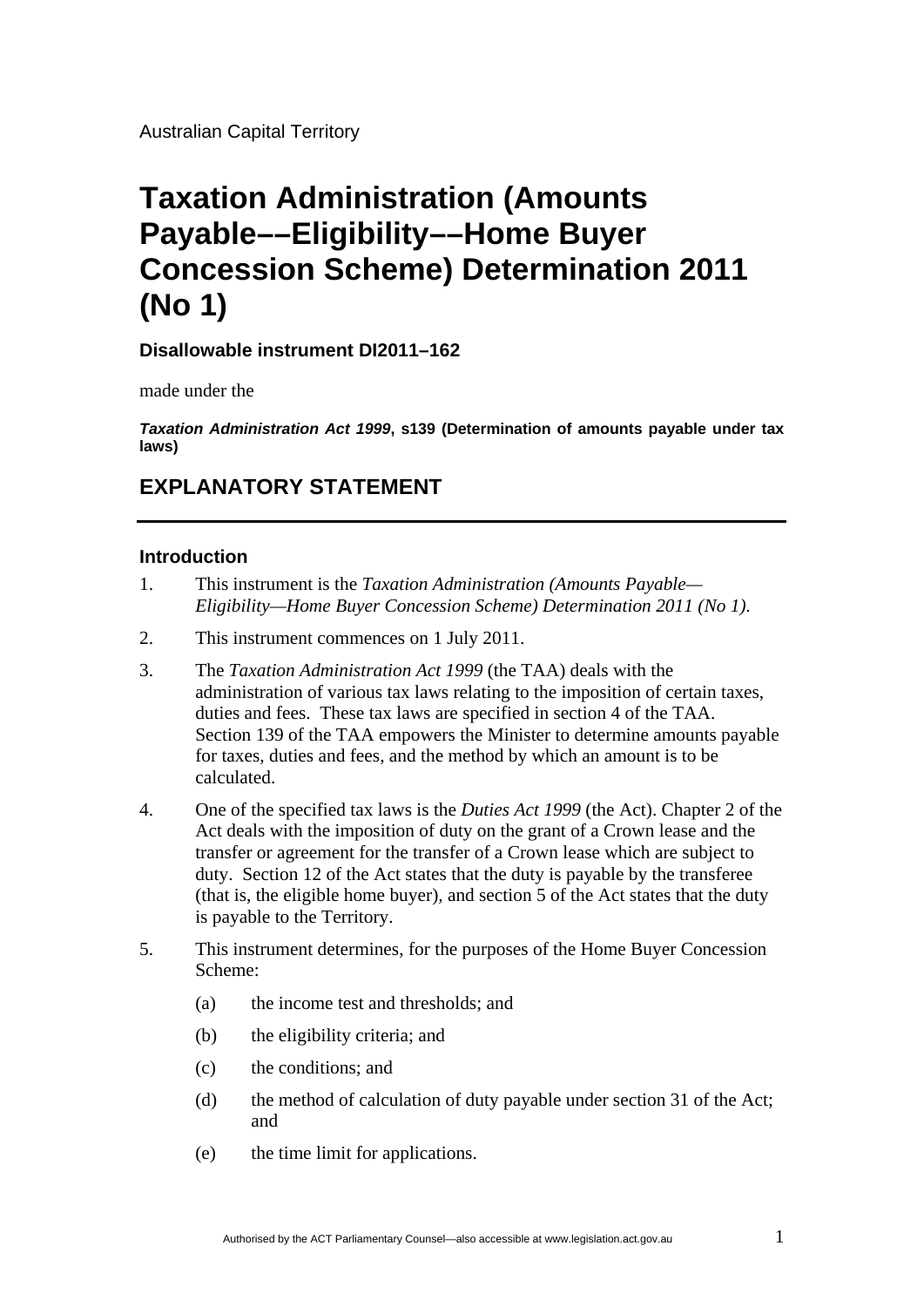6. Transitional provisions have been included to clarify that the previous Disallowable Instrument continues to apply to grants, transfers, or agreements for transfers entered into during the period 1 January 2011 to 30 June 2011.

# **Thresholds and calculation**

- 7. The concessional rates of duty ensure that the amount of the concession progressively reduces to zero at and above the upper dutiable value thresholds. The dutiable value thresholds (i.e. the lower threshold and the upper threshold), and their method of calculation, are determined in a separate Disallowable Instrument.
- 8. If the dutiable value of the eligible property or eligible vacant block is not higher than the lower threshold, an eligible home buyer is entitled to the maximum duty concession, and minimum duty of \$20 is payable.
- 9. A partial concession is available for purchases of eligible properties or eligible vacant blocks with a dutiable value more than the lower threshold, but less than the upper threshold. The concessional duty payable is the concessional rate of duty for each \$100 (or part thereof) of the difference between the dutiable value of the eligible property or the eligible vacant block, and the lower threshold. At and above the upper threshold, no concession is available.
- 10. Where the purchase is for a share in an eligible property or an eligible vacant block, the concessional duty payable is proportional to the share purchased by the eligible home buyer.

# **The income test**

- 11. The income test determined by this instrument applies an income threshold of \$120,000 per annum with an additional allowance for each dependent child of \$3,330 per annum. The income threshold increases to a maximum of \$136,650 for an eligible home buyer with 5 or more dependent children. This instrument defines dependent child in the same way as the *Social Security Act 1991* (Cth); namely, a child under the age of 22 who meets certain income tests and who is the responsibility of the applicant.
- 12. In this instrument, total income is the income of all persons named in the grant, transfer or the agreement for the transfer of the subject property. Total income includes the combined total income of a person and their domestic partner. It includes income from all sources such as benefits from a salary packaging arrangement and income classified as exempt income under the *Income Tax Assessment Act 1997* (Cth). For a self-employed person, total income includes the net trading profit or gain made in the ordinary course of carrying on business, rather than the business' turnover.
- 13. The income test is applied as an annual test. Temporary or short term increases in income such as income from short term higher duties, the Australian Government's 'baby bonus', a short term second job, and back pay received in the 12 months prior to the grant, transfer or the agreement for the transfer are included as income.
- 14. On the date of the grant, transfer, or agreement for the transfer of the subject property (whichever is first), the income test requires the grantee(s) or transferee(s) (together with their domestic partners), to have a total income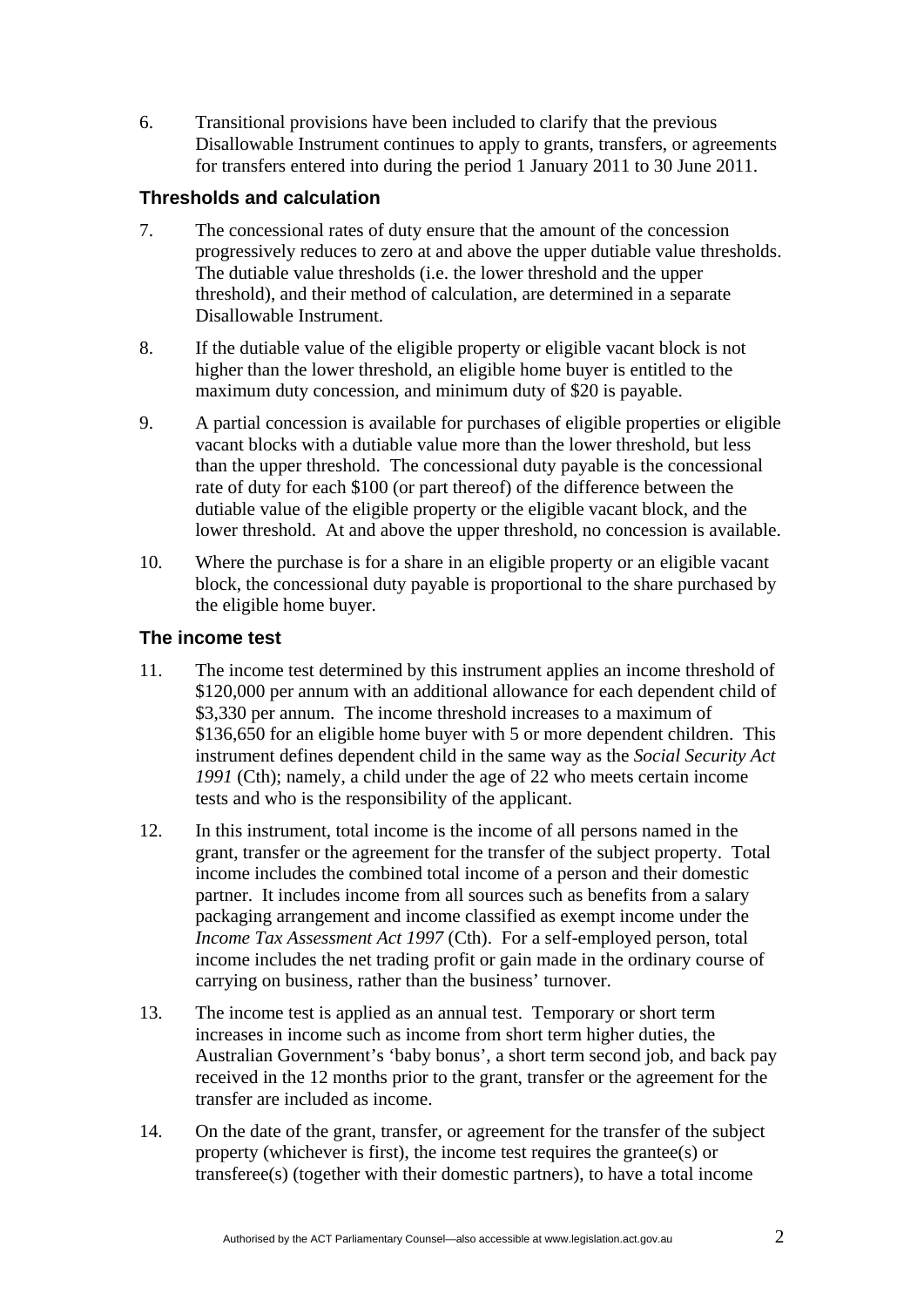over the previous year that is less than or equal to the applicable income threshold. Applicants must state that the details provided reflect their usual income.

### **Residency and other criteria**

- 15. At least one of the applicants must reside in the subject property as their principal place of residence continuously for a period of not less than 6 months. That period must commence within 1 year of completion of the transfer for an eligible property, or the date of the certificate of occupancy that is issued following completion of construction of the residence on the eligible vacant block.
- 16. This instrument gives the Commissioner for ACT Revenue (the Commissioner) a discretion to extend the time for an applicant to meet the residency requirement, or to approve a residency period shorter than 6 months, or to exempt the applicant from the residency requirements, in the event of compulsory or unforeseen circumstances (such as work or health related issues).
- 17. However, these discretions can only be exercised by the Commissioner where a written request to exercise them is made within 18 months of completion of the transfer for an eligible property, or the date of the certificate of occupancy that is issued following completion of construction of the residence on the eligible vacant block.
- 18. On the date of the grant, transfer, or agreement for the transfer (whichever comes first) applicants must have attained the age of 18 years. However, if the Commissioner is satisfied there are good reasons for doing so, the Commissioner may exempt an applicant from that requirement.
- 19. This instrument provides for an exception to the 2-year prior ownership of property requirement in section 5(1)(d). However for the exception to apply, the court order, financial agreement, or domestic relationship agreement requiring the property to be relinquished must be made in writing before the date duty would otherwise be payable under the Act for the subject property. Accordingly, a concession will not be available unless an appropriate court order or agreement has been made within this timeframe.

#### **Time limits for applications**

- 20. Section 7 of this instrument clarifies that an application for concessional duty under the scheme must be received by the Commissioner:
	- (a) for a grant, transfer or an agreement for the transfer of a lease, within 90 days.
	- (b) for an off the plan purchase, if one of the events in section  $16A(1)$  of the Act happens, the concession application must be received within 14 days of the event. Otherwise, it must be received within 1 year of the grant, transfer, or agreement for the transfer of the lease.

# **Application of this instrument and changes**

21. This instrument revokes DI2010-310.